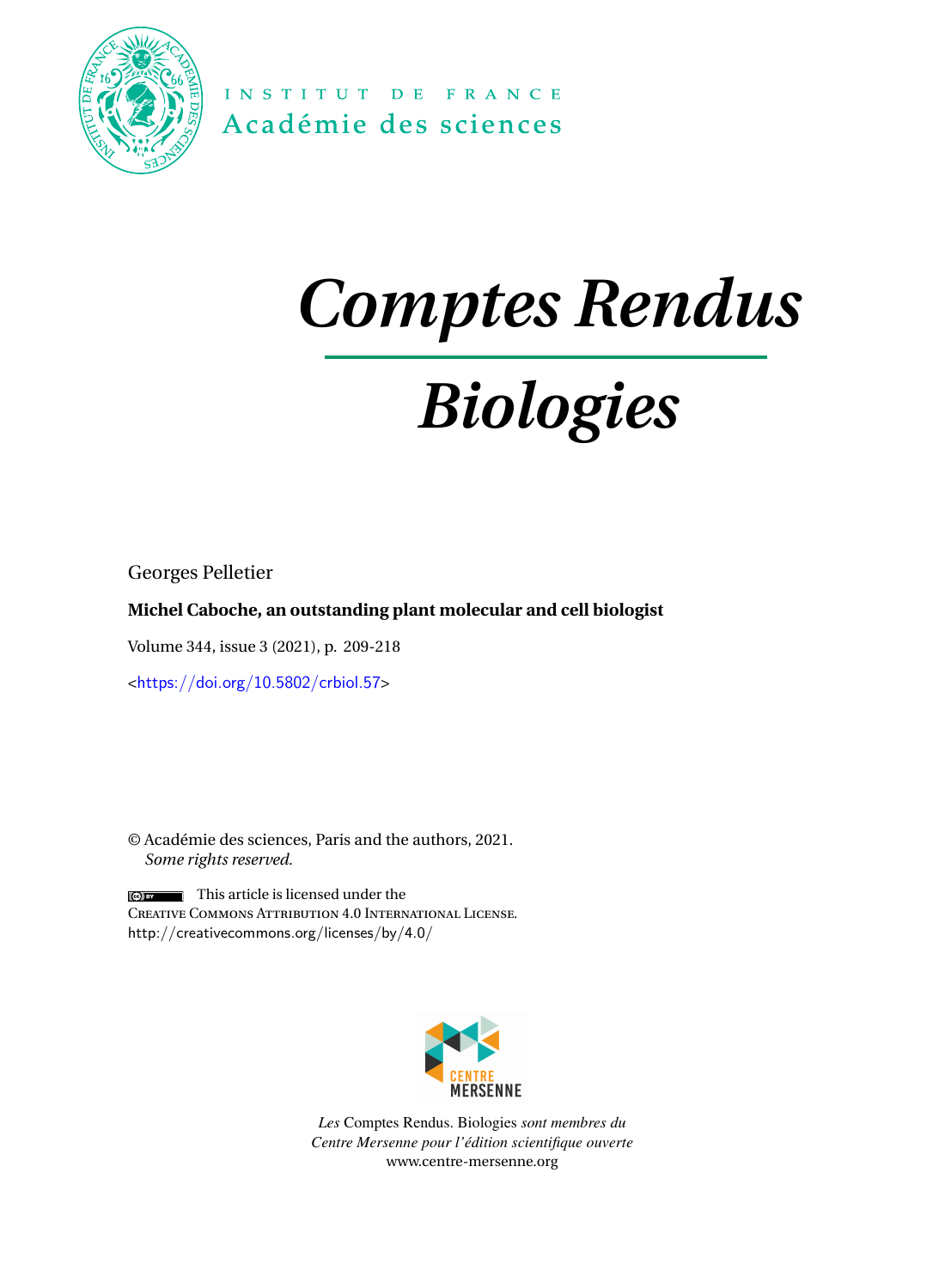

Biographical Notes / *Notices biographiques*

## Michel Caboche, an outstanding plant molecular and cell biologist

### *Michel Caboche, un biologiste moléculaire et cellulaire des plantes exceptionnel*

**Georges Pelletier***<sup>a</sup>*

*<sup>a</sup>* Membre de l'Académie des sciences, France *E-mail:* [georges.pelletier@academie-sciences.fr](mailto:georges.pelletier@academie-sciences.fr)

*Manuscript received 14th June 2021, accepted 21st June 2021.*

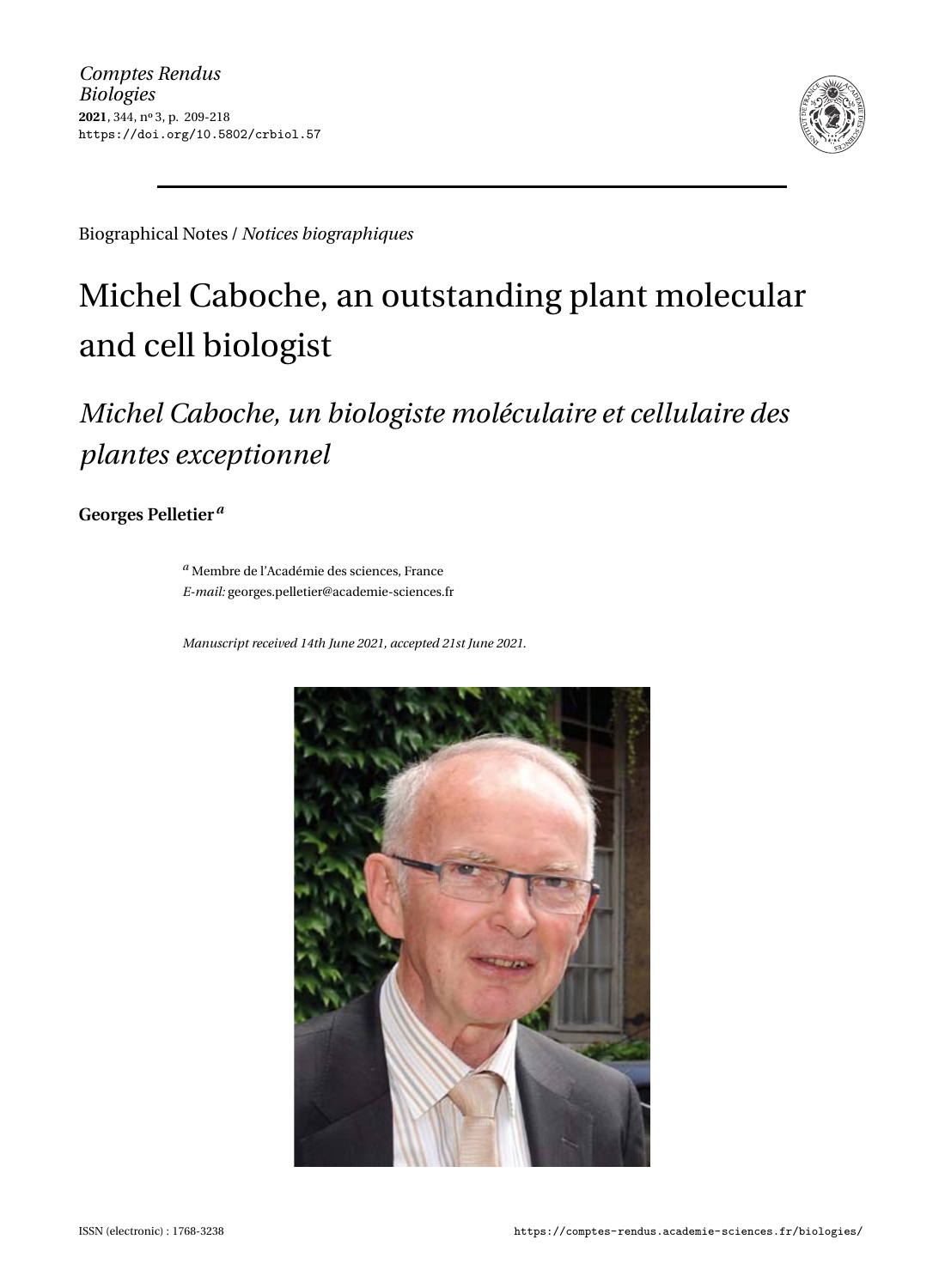Michel Caboche was born on April 25, 1946 in Rotangy, a small village in Picardy, in a farming family. Although he came from a modest background, his academic successes led him to an engineering training at the Ecole Polytechnique. His interest, from childhood, in the living world of the countryside that surrounded him, led him to propose, with other students, the idea, which was far-fetched for the management of the school at the time, of a biology course. Thus, Jacques Monod, François Gros and Jean-Pierre Changeux contributed, through lecture series, to the awakening of the vocation of biology researchers in certain polytechnicians, including Michel.

He chose to carry out his career as a researcher at INRA, in the service of agriculture in his country, because he could not succeed his parents in the family farm. In 1968, he joined the Cellular Genetics Laboratory in Toulouse. The subject of his thesis entrusted to him by his director, Michel Gillois, on the production and study of "meiosis" from somatic animal cells in culture, quickly turned out to be an artifact. He then decided to redirect his work towards the selection of mutations in somatic cell cultures, and isolated several classes of drug resistance mutants. In particular, he studied the S-adenosyl methionine biosynthetic pathway and the role of methylations in RNA synthesis and maturation as well as cell cycle progression [\[1\]](#page-8-0). He obtained his PhD in Natural Sciences from the University of Paris 6 in 1977.

In 1977, faced with the impossibility of developing genetic analyses from animal cells in culture, he changed direction and joined the "Laboratoire de Biologie Cellulaire" in Versailles, directed by Jean-Pierre Bourgin, to carry out most of his research in the plant field. Indeed, it was becoming possible for more and more plant species to regenerate plants from cells in culture, and thus to carry out the genetic analysis of their descendants. He studied the growth in culture at low density of *Nicotiana plumbaginifolia* protoplasts, a condition for the selection of mutants *in vitro*, and showed that this growth was only possible if the concentration of auxin, a plant hormone necessary for the divisions, was limited [\[2\]](#page-8-1). In 1979– 1980 he did a postdoctoral fellowship in the laboratory of Karl Gordon Lark, at the University of Utah, where he studied DNA replication in cultured soybean cells [\[3\]](#page-8-2). Back at the Laboratoire de Biologie Cellulaire in Versailles, he developed with Alain Deshayes, Pierre Rouzé and Luis Herrera-Estrella the di-

*C. R. Biologies* - 2021, 344, nº 3, 209-218

rect transfer of genes by fusion of liposomes containing a plasmid DNA with tobacco protoplasts [\[4,](#page-8-3) [5\]](#page-8-4). Continuing his studies on the growth of cells in culture at low density, he showed that it is the conjugation of auxin with amino acids that allows their multiplication at high density [\[6\]](#page-8-5). He then decided to study the nitrate assimilation pathway, and more generally the assimilation of nitrogen, an essential function in the plant kingdom. On this subject, as throughout his career, he will lead many researchers, PhD students, post-docs or more confirmed scientists, who will follow in his wake. He undertook this study using a genetic approach by isolating mutants unable of using nitrate because they were deficient in nitrate reductase (NR). This selection is based on resistance to chlorate, a classic weed killer used by gardeners, which NR reduces to chlorite, a compound that is toxic to plant cells [\[7\]](#page-8-6). This approach proved to be extremely fruitful, as it allowed the isolation of numerous mutants divided into 7 complementation groups corresponding to the nitrate reductase structural gene locus and to 6 loci corresponding to the biosynthesis of its cofactor which contains a molybdenum atom [\[8,](#page-8-7) [9\]](#page-9-0). Annie Marion-Poll, Jérôme Gabard, Frédérique Pelsy, Thérèse Moureaux, Christian Meyer will participate in this adventure. The cloning of the nitrate reductase gene will also be a great collective adventure: antibodies produced by Pierre Rouzé and Isabelle Cherel, will allow the screening of a complementary DNA library in the Lambda gt11 phage produced by Roger Calza, Eric Hutner and Jocelyne Kronenberger leading to the sequencing of positive inserts by Michel Vincentz [\[10\]](#page-9-1). The knowledge of the sequence will allow studying the regulation of the expression of the gene: Fabienne Galangau, Ming de Deng and Françoise Vedele will demonstrate the circadian expression of the NR transcript in plants. The maximum expression of the NR transcript at the end of the night prepares the plant to assimilate nitrate during the day while it fixes carbon by photosynthesis [\[11,](#page-9-2) [12\]](#page-9-3). Hervé Vaucheret cloned the two nitrate reductase genes of *Nicotiana tabacum*, [\[13\]](#page-9-4) and by using reporter genes to characterize the transcriptional regulation of these genes, observed a high frequency of inactive constructs in the transgenic plants studied [\[14\]](#page-9-5) which led him to the track of epigenetic "silencing" mechanisms and to a set of leading discoveries in this emerging field. The "nitrate reductase" team will be at the origin of a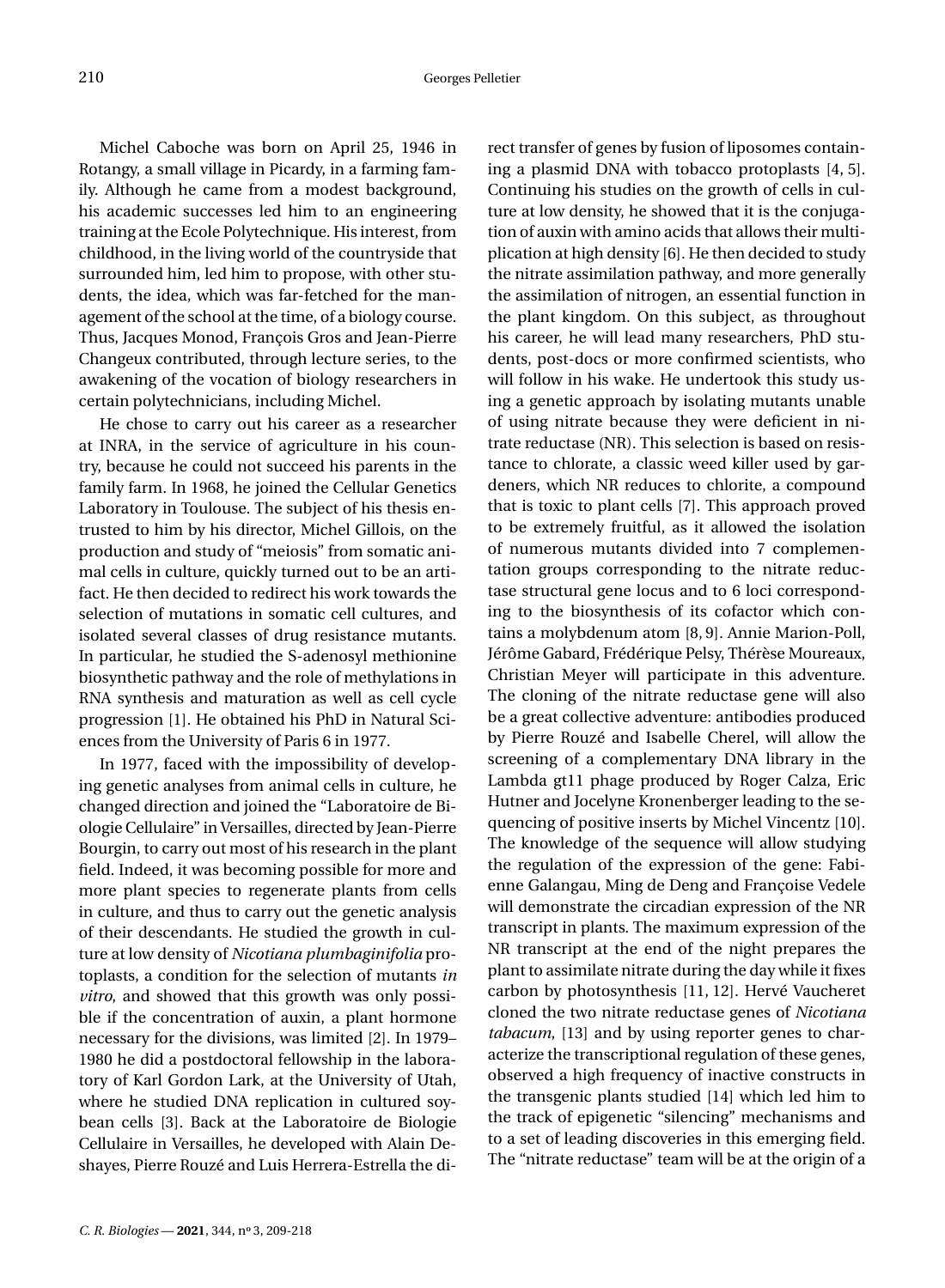new laboratory dealing more generally with nitrogen nutrition in plants from 1998 onwards and directed by Françoise Vedele.

While pursuing the search for nitrate reductasedeficient mutants in *N. tabacum* by *in vitro* selection of colonies derived from haploid plant protoplasts, he and Marie-Angèle Grandbastien discovered a mutator genetic element inserted in the structural gene of NR, which turned out to be the first functional retro-transposon in plants, *Tnt-1* [\[15\]](#page-9-6). This work paved the way for other teams to show the abundance of retro-transposons of various types in plant genomes.

He then initiated the use of the model species *Arabidopsis thaliana* for the genetic study of vegetative development. Many of the genes and associated functions discovered during this study are now the subject of physiological and molecular analysis at the Institut Jean-Pierre Bourgin in Versailles and elsewhere. This was again a genetic approach, with selection of mutants in progenies of EMS-treated seeds and in the collection of T-DNA insertion mutants produced at the "Station de Génétique et Amélioration des Plantes" in Versailles by Georges Pelletier's team. Focusing on the study of hypocotyl elongation, Marianne Delarue and Catherine Bellini selected and characterized the SuperRoot mutant (*Sur 1*) whose hypocotyl covers it with adventitious roots [\[16\]](#page-9-7). It is an auxin overproducer whose phenotype can be mimicked by growing seedlings on an auxin-containing medium. Sur1, then Sur2 are a gateway for the study of auxin metabolism in Brassicaceae [\[17\]](#page-9-8). Thierry Desnos and Herman Höfte selected and characterized Procruste (*Prc 1*), a mutant specifically defective for the elongation of its hypocotyl in the dark [\[18\]](#page-9-9). This gene encodes a cellulose synthetase, a member of a multigene family with diverse functions that will pave the way for H. Höfte's world-renowned research on wall biogenesis and its exploitation for industrial biomass production (biomaterials, chemistry). Tonneau (*Ton 1*) is a dwarf mutant with a spectacular phenotype, possessing all the organs gathered in a quasi-sphere of 2 cm. Jan Traas will show that this mutant lacks the pre-prophase band that positions the planes of cell division and directs the growth of the plant. As a result, cell lineage is disrupted but organ genesis is not, which demonstrates the independence of these two processes in plants [\[19\]](#page-9-10). David Bouchez and Martine Pastuglia extended the molecular analysis of this mutant by Philippe Nacry and David Bouchez to the development of studies on the mechanisms of cell division and elongation in plants. Pasticcino (*Pas 1, 2* and *3*) are cytokinin hypersensitive mutants that Paola Vittorioso, Catherine Bellini and Jean-Denis Faure isolated and characterized [\[20\]](#page-9-11) a new signaling pathway in plants that of sphingolipids, involved in auxin transport and morphogenesis. Argonaute (*Ago 1*), the best known of the mutants identified in *A. thaliana* at Versailles, which owes its name to a resemblance to a small octopus named argonaute, with no connection to Greek mythology, will be cloned by David Bouchez [\[21\]](#page-9-12) and rediscovered by Hervé Vaucheret as a mutant affected in silencing mechanisms: the protein is a RNAse which destroys the target transcripts of the small RNAs that are vectors of the silencing [\[22\]](#page-9-13).

At the same time, Michel Caboche developed a program to study the *A. thaliana* genome. In 1993, a research group composed of seven laboratories (Michel Caboche Versailles; Jérôme Giraudat Gif sur Yvette, Claude Gigot Strasbourg, Régis Mache Grenoble, Michel Delseny Perpignan, Jean-Louis Charpenteau, Toulouse, Bernard Lescure Toulouse) published the first inventory of Expressed Sequence Tags (EST) of a plant species [\[23\]](#page-9-14). In collaboration with the team of Daniel Cohen of the "Centre d'Etude de Polymorphisme Humain", a library of long DNA fragments in yeast artificial chromosomes (YAC) is constructed from very high molecular weight DNA isolated from protoplasts of *A. thaliana* [\[24\]](#page-9-15). David Bouchez will coordinate the ordering of inserts in this library to obtain the physical map of chromosome 3, prior to its sequencing [\[25\]](#page-9-16). This mapping work had international repercussions and David Bouchez will also coordinate the mapping of chromosome 2 with Howard Goodman and of chromosome 4 with Caroline Dean.

In 1995, Michel Caboche created the Seed Biology Laboratory, which he directed until 2004, with the objective of studying the mechanisms of seed development and filling as well as the processes of dormancy and germination. The aim was to identify the genes involved in the control of these processes. A large number of mutants will be selected from the T-DNA insertion mutant collection of the "Station de Génétique et Amélioration des Plantes" giving access to various genes of interest such as the *Acetyl CoA carboxylase* (ACC1 alias *Gurke* and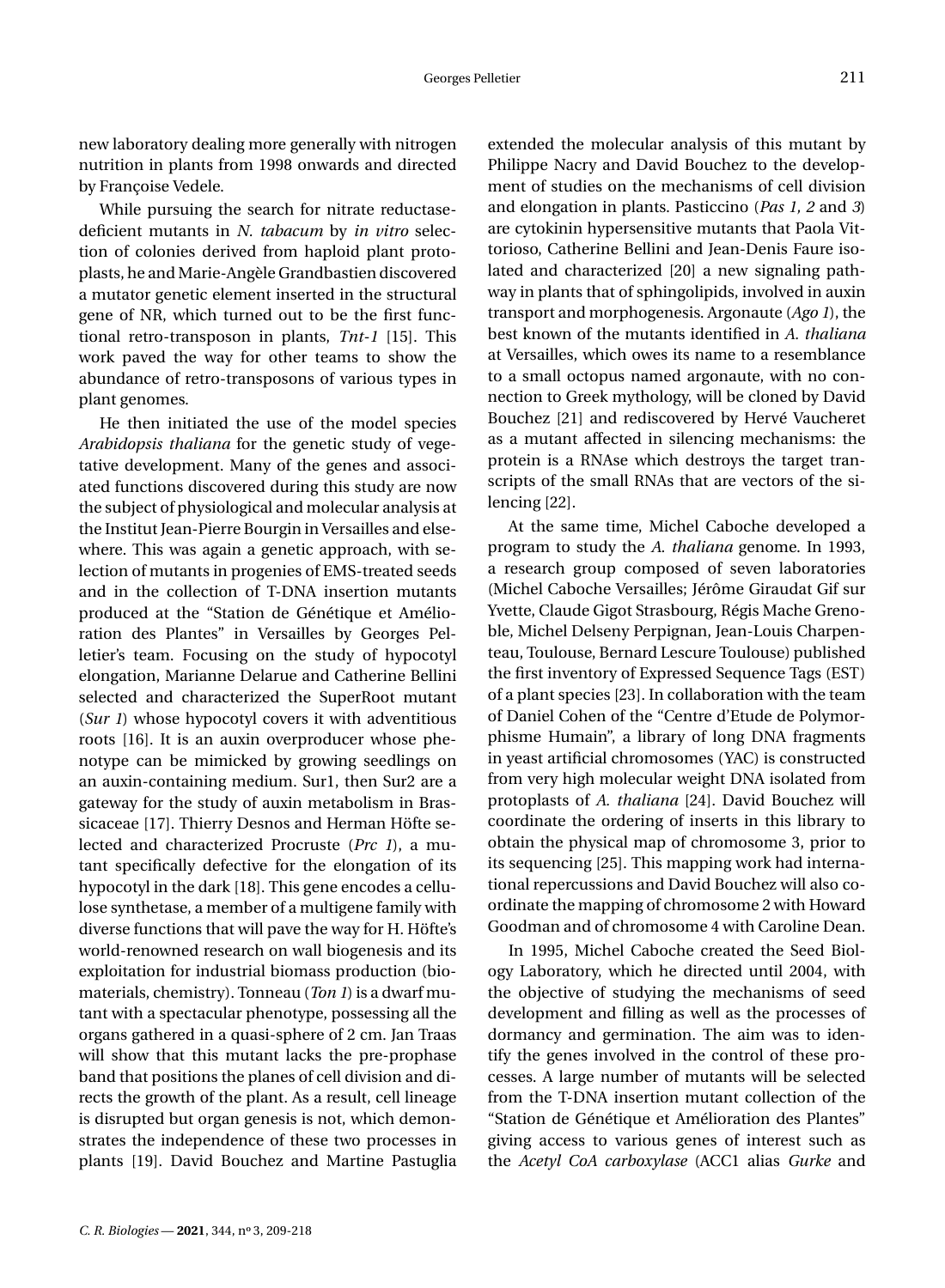*Pas 3*), and *Diacylglycerol-acyltransferase* (*TAG1*) genes involved in the synthesis and accumulation of lipid reserves, the *Glucosidase*1 gene essential for the post-translational modification of reserve proteins, the "*Transparent testa*" genes (*TT2, TT8, TT10, TT16*) which regulate the biosynthetic pathway of flavonoids, metabolites playing an essential role in the quality of plant products (antioxidants, tannins, pigments, etc.) These genes characterized by Loïc Lepiniec, Nathalie Nesi and Isabelle Debeaujon will initiate the systematic study of transcription factors expressed in the seed and the regulatory networks of these factors [\[26,](#page-9-17) [27\]](#page-9-18), which is still being pursued today by Loïc Lepiniec's team.

After a sabbatical year in Japan in the laboratory of D. Kendrick's laboratory at the RIKEN institute in Wako, Japan (from September 1996 to July 1997) where he studied the biosynthetic pathways of brassinosteroids and gibberellins, he created the "Unité de Recherche en Génomique Végétale INRA-CNRS-Université d'Evry" (URGV) which he directed until January 1, 2008, and participated in the difficult task of setting up the Génoplante program from 1999 to 2002, an original public/private partnership initiative for the development of plant genomics, which was emerging at the time. Two types of programs were conducted: a "technological" program including work on the model species *A. thaliana* and rice and the development of genomic tools, in particular bioinformatics, complemented by a "field crop species" program on maize, wheat, pea, rapeseed and sunflower. Genoplante was the largest plant genomics program in Europe and a model on which national programs in Germany and Spain were created, giving a scope to plant genomics. Genoplante has given the French community visibility beyond Europe, notably in the USA and Japan, its representatives (Michel Caboche, Jean Christophe Glaszmann and Michel Delseny) being invited to give plenary lectures at the annual "Plant and Animal Genomes" conference and to participate in the NSF steering committee for *A. thaliana* genomics.

The URGV has been established in the favorable environment of the Evry Genopole, led by Pierre Tambourin. The dynamism of the URGV has strongly contributed to the development of plant genomics in France. Thanks to the recruitment of scientists capable of innovating in this field, many projects have been carried out in different domains: the development of searchable databases such as the structural and functional annotation of the *Arabidopsis* genome [\[28\]](#page-9-19) based on a team of bioinformaticians led by Alain Lecharny; the transcriptome with Jean-Pierre Renou for the inventory of gene expression patterns in the different tissues of *A. thaliana* tissues by creating and using a DNA chip (CATMA) carrying specific sequence tags of its genes [\[29\]](#page-9-20); characterization of 40,000 T-DNA insertion sites, allowing selection and study of mutants by reverse genetics, in the Versailles mutant collection with Loïc Lepiniec, Bertrand Dubreucq and Sandrine Balzergue [\[30\]](#page-9-21); the construction with Boulos Chalhoub of BAC libraries of the chromosomes of wheat [\[31\]](#page-9-22), rapeseed, grapevine with Anne-Françoise Adam-Blondon [\[32\]](#page-9-23) and poplar, the basis for the subsequent sequencing of these genomes the cloning and study with Abdelhafid Bendahmane in collaboration with other INRA teams, of genes of agronomic interest (aphid resistance gene and carmovirus resistance gene in melon, potyvirus resistance in pepper, the *Rfo* gene for restoring the male fertility of radish genotypes carrying the cytoplasm (mitochondria) known as "Ogura" named after its discoverer in 1968. The URGV contributed to the sequencing and annotation program of the grapevine genome in collaboration with Jean Weissenbach at the Génoscope [\[33\]](#page-9-24) and to the development of the TILLING method (identification of a mutation in a given sequence in a population) for the functional analysis of pea, tomato and melon genes [\[34,](#page-10-0) [35\]](#page-10-1). This pioneering work has been instrumental in the dissemination of genomic tools and approaches in French crop genetics and breeding laboratories.

Michel Caboche was a member of the European Molecular Biology Organization (EMBO), the Academia Europaea and the Académie des sciences. He was a member of the scientific boards of various institutes (Max Planck Institut Köln, Comité National du CNRS, INRA, Ecole Normale Supérieure Paris, Agropolis Montpellier, AgroParisTech) and evaluation committees of genomics programs (Agence Nationale de la Recherche, Génoplante, GABI, the German plant genomics program, the Swiss National Science Foundation), and was the French representative for the development and management of projects of the Plant Technology Platform, the Eranet on plant genomics, and the selection panel for Starting Grants of the European Research Council.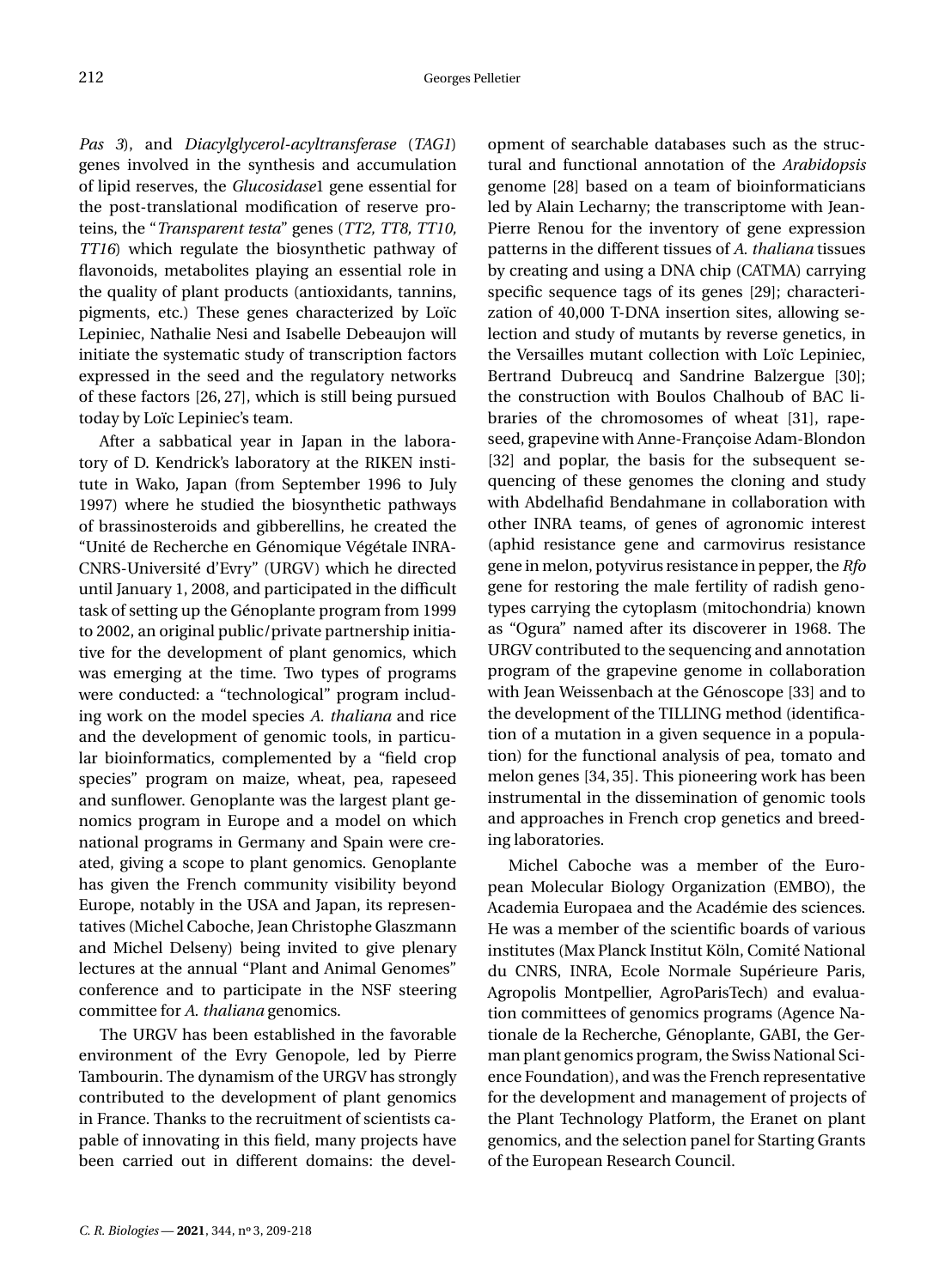Michel Caboche has been a precursor and a catalyst for research in plant genetics and physiology in France. He benefited from a time when the means to support plant molecular biology allowed, even favored, the freedom and diversity of orientation that characterized his research. Throughout his scientific career, he was driven by the persistence of a curiosity that he had retained since childhood, and he used his ability to persuade and train (both his collaborators and the management) to carry out innovative and ambitious projects. He has invested decisively in the national and international structuring of plant research. Close to his collaborators, modest, with the concern to share his enthusiasm with the younger generations, he was also imbued with a sense of duty in the service of his country and of science. His visionary spirit and his action today mark research in the most fertile fields of plant biology. Weakened for several years by a terrible illness, he died on March 15, 2021.

#### *French version*

Michel Caboche est né le 25 Avril 1946 à Rotangy, petit village de Picardie dans une famille d'agriculteurs. Bien qu'issu d'un milieu modeste, ses succès scolaires le conduiront à une formation d'ingénieur à l'Ecole Polytechnique. Son intérêt, dès l'enfance, pour le monde vivant de la campagne qui l'entoure, le pousse à proposer avec d'autres élèves l'idée, saugrenue pour une direction de l'Ecole qui en était très loin à l'époque, d'un enseignement de biologie. Ainsi, Jacques Monod, François Gros, Jean-Pierre Changeux contribueront par des cycles de conférences à l'éveil de vocations de chercheurs en biologie chez certains polytechniciens, dont Michel.

Il choisira d'effectuer sa carrière de chercheur à l'INRA, au service de l'agriculture de son pays, faute de succéder à ses parents dans la ferme familiale. A partir de 1968, il rejoint le Laboratoire de Génétique Cellulaire à Toulouse. Le sujet de thèse confié par son directeur, Michel Gillois, sur la production et l'étude de « méioses » à partir de cellules somatiques animales en culture, s'est vite avéré ne s'appuyer que sur un artéfact. Il décide alors de réorienter son travail vers la sélection de mutations dans des cultures de cellules somatiques, et isole plusieurs classes de mutants de résistance à des drogues. Il étudie en particulier la voie de biosynthèse de la S-adénosyl méthionine et le rôle des méthylations dans la synthèse et la maturation des ARN ainsi que la progression du cycle cellulaire [\[1\]](#page-8-0). Il obtiendra son Doctorat d'Etat es-Sciences Naturelles de l'Université de Paris 6 en 1977.

En 1977, devant l'impossibilité de développer des analyses génétiques à partir des cellules animales en culture, il change d'orientation et rejoint le Laboratoire de Biologie Cellulaire à Versailles, dirigé par Jean-Pierre Bourgin, pour y mener l'essentiel de ce que seront ses recherches dans le domaine végétal. En effet il devenait possible chez de plus en plus d'espèces végétales de régénérer des plantes à partir de cellules en culture, et donc de réaliser l'analyse génétique de leurs descendances. Il étudie la croissance de protoplastes de *Nicotiana plumbaginifolia* en culture à faible densité, condition pour la sélection de mutants *in vitro* et montre que cette croissance n'est possible que si l'on limite la concentration en auxine, hormone végétale nécessaire aux divisions [\[2\]](#page-8-1). Il réalise en 1979–1980 un stage postdoctoral dans le laboratoire de Karl Gordon Lark, à l'université d'Utah, où il étudie la réplication de l'ADN dans les cellules de soja en culture [\[3\]](#page-8-2). De retour au Laboratoire de Biologie Cellulaire de Versailles, il développe avec Alain Deshayes, Pierre Rouzé et Luis Herrera-Estrella le transfert direct de gènes par fusion de liposomes contenant l'ADN d'un plasmide avec des protoplastes de tabac [\[4,](#page-8-3) [5\]](#page-8-4). Poursuivant ses études sur la croissance à faible densité des cellules en culture, il montre que c'est la conjugaison de l'auxine avec des acides aminés qui permet leur multiplication à haute densité [\[6\]](#page-8-5). Il décide alors d'étudier la voie d'assimilation du nitrate, et plus généralement l'assimilation de l'azote, fonction essentielle dans le règne végétal. Il va entraîner sur ce sujet comme tout au long de sa carrière de nombreux chercheurs, thésards, postdocs ou scientifiques plus confirmés, qui suivront son sillage. C'est par une approche de génétique qu'il entreprend cette étude en isolant des mutants incapables d'utiliser le nitrate car déficients en nitrate réductase (NR). Cette sélection repose sur la résistance au chlorate, un désherbant classique des jardiniers, que la NR ré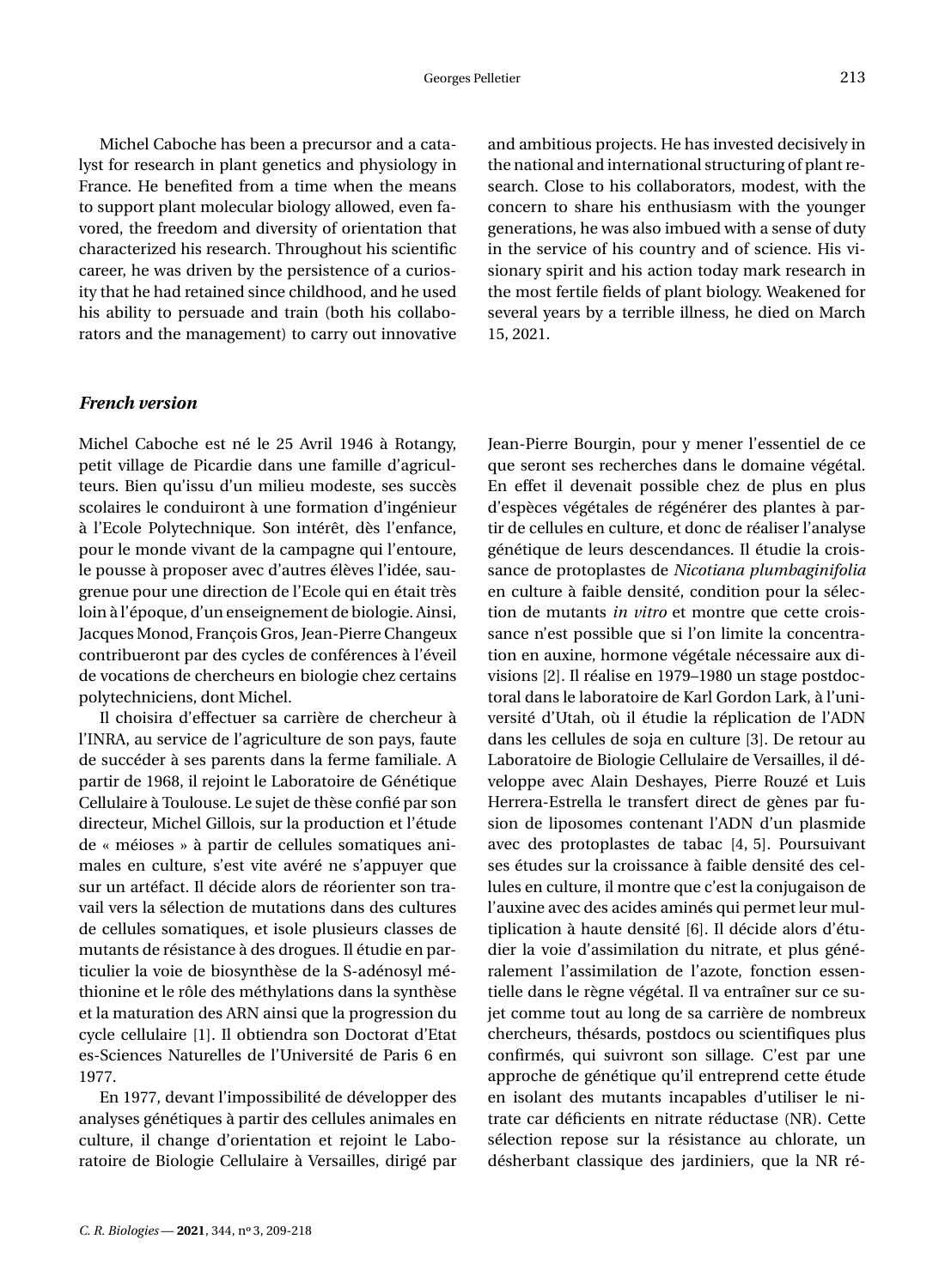duit en chlorite, composé toxique pour les cellules végétales [\[7\]](#page-8-6). Cette approche se montrera extrêmement fructueuse, puisqu'elle permettra d'isoler de nombreux mutants se répartissant en 7 groupes de complémentation correspondant au locus du gène de structure de la nitrate réductase et à 6 locus correspondant à la biosynthèse de son cofacteur qui contient un atome de molybdène [\[8,](#page-8-7) [9\]](#page-9-0). Annie Marion-Poll, Jérôme Gabard, Frédérique Pelsy, Thérèse Moureaux, Christian Meyer participeront à cette aventure. Le clonage du gène de la Nitrate Réductase sera aussi une grande aventure collective : des anticorps produits par Pierre Rouzé et Isabelle Cherel, permettront le criblage d'une banque d'ADN complémentaire dans le phage Lambda gt11 produite par Roger Calza, Eric Hutner et Jocelyne Kronenberger aboutissant au séquençage des inserts positifs par Michel Vincentz [\[10\]](#page-9-1). La connaissance de la séquence permettra d'étudier la régulation de l'expression du gène : Fabienne Galangau, Ming de Deng et Françoise Vedele mettront en évidence l'expression circadienne du transcrit de la NR chez des plantes. L'expression maximum en fin de nuit du transcrit de la NR prépare la plante à assimiler le nitrate pendant le jour en même temps qu'elle fixe le carbone par la photosynthèse [\[11,](#page-9-2) [12\]](#page-9-3). Hervé Vaucheret clonera les deux gènes de nitrate réductase de *Nicotiana tabacum*, [\[13\]](#page-9-4) et en utilisant des gènes rapporteurs pour caractériser la régulation transcriptionnelle de ces gènes, observera une forte fréquence de construits inactifs dans les plantes transgéniques étudiés [\[14\]](#page-9-5) ce qui le conduira sur la piste de mécanismes épigénétiques « de mise au silence » et à un ensemble de découvertes de premier plan dans ce domaine émergeant. L'équipe « nitrate réductase » sera à l'origine d'un nouveau laboratoire traitant plus généralement de la nutrition azotée des plantes à partir de 1998 et dirigé par Françoise Vedele.

En poursuivant la recherche de mutants déficients en nitrate réductase chez *N. tabacum* par sélection *in vitro* de colonies dérivées de protoplastes de plantes haploïdes, il découvre avec Marie-Angèle Grandbastien un élément génétique mutateur inséré dans le gène de structure de la NR qui se révèle être le premier rétro-transposon fonctionnel chez les plantes, *Tnt-1* [\[15\]](#page-9-6). Ces travaux ont ouvert la voie à d'autres équipes qui ont pu montrer l'abondance de rétrotransposons de divers types dans les génomes de plantes.

Il lance ensuite l'utilisation de l'espèce modèle *Arabidopsis thaliana* pour l'étude génétique du développement végétatif. Nombre des gènes et des fonctions associées découverts au cours de cette étude font aujourd'hui l'objet de travaux d'analyses physiologiques et moléculaires au sein de l'Institut Jean-Pierre Bourgin de Versailles et ailleurs. Il s'agit encore une fois d'une approche de génétique, avec sélection de mutants dans des descendances de graines traitées à l'EMS et dans la collection de mutants d'insertion d'ADN-T produite à Versailles dans la Station de génétique et amélioration des plantes par l'équipe de Georges Pelletier. Se focalisant sur l'étude de l'élongation de l'hypocotyle, Marianne Delarue et Catherine Bellini sélectionnent et caractérisent le mutant SuperRoot (*Sur 1*) dont l'hypocotyle se couvre de racines adventives [\[16\]](#page-9-7). C'est un surproducteur d'auxine dont on peut mimer le phénotype en cultivant des plantules sur un milieu contenant une auxine. *Sur1*, puis *Sur2* sont une porte d'entrée pour l'étude du métabolisme de l'auxine chez les Brassicacées [\[17\]](#page-9-8). Thierry Desnos et Herman Höfte sélectionnent et caractérisent Procuste (*Prc 1*) un mutant spécifiquement défectif pour l'élongation de son hypocotyle à l'obscurité [\[18\]](#page-9-9). Ce gène code une cellulose synthétase, membre d'une famille multigénique aux fonctions diverses qui ouvrira la voie aux recherches mondialement réputées développées par H. Höfte sur la biogenèse de la paroi et son exploitation pour la production de biomasse industrielle (biomatériaux, chimie). Tonneau (*Ton 1*) est un mutant nain au phénotype spectaculaire, possédant tous les organes ramassés dans une quasisphère de 2 cm. Jan Traas montrera que ce mutant est dépourvu de bande de pré-prophase qui positionne les plans de division cellulaire et oriente la croissance de la plante. De ce fait le lignage cellulaire est perturbé mais pas la genèse des organes ce qui démontre l'indépendance de ces deux processus chez les plantes [\[19\]](#page-9-10). L'analyse moléculaire de ce mutant effectuée par Philippe Nacry et David Bouchez a été étendue par David Bouchez et Martine Pastuglia au développement d'études sur les mécanismes de la division et de l'élongation cellulaire chez les plantes. Pasticcino (*Pas 1, 2* et *3*) sont des mutants hypersensibles aux cytokinines que Paola Vittorioso, Catherine Bellini et Jean-Denis Faure isolent et caractérisent [\[20\]](#page-9-11) identifiant une nouvelle voie de signalisation chez les plantes, celle des sphingolipides,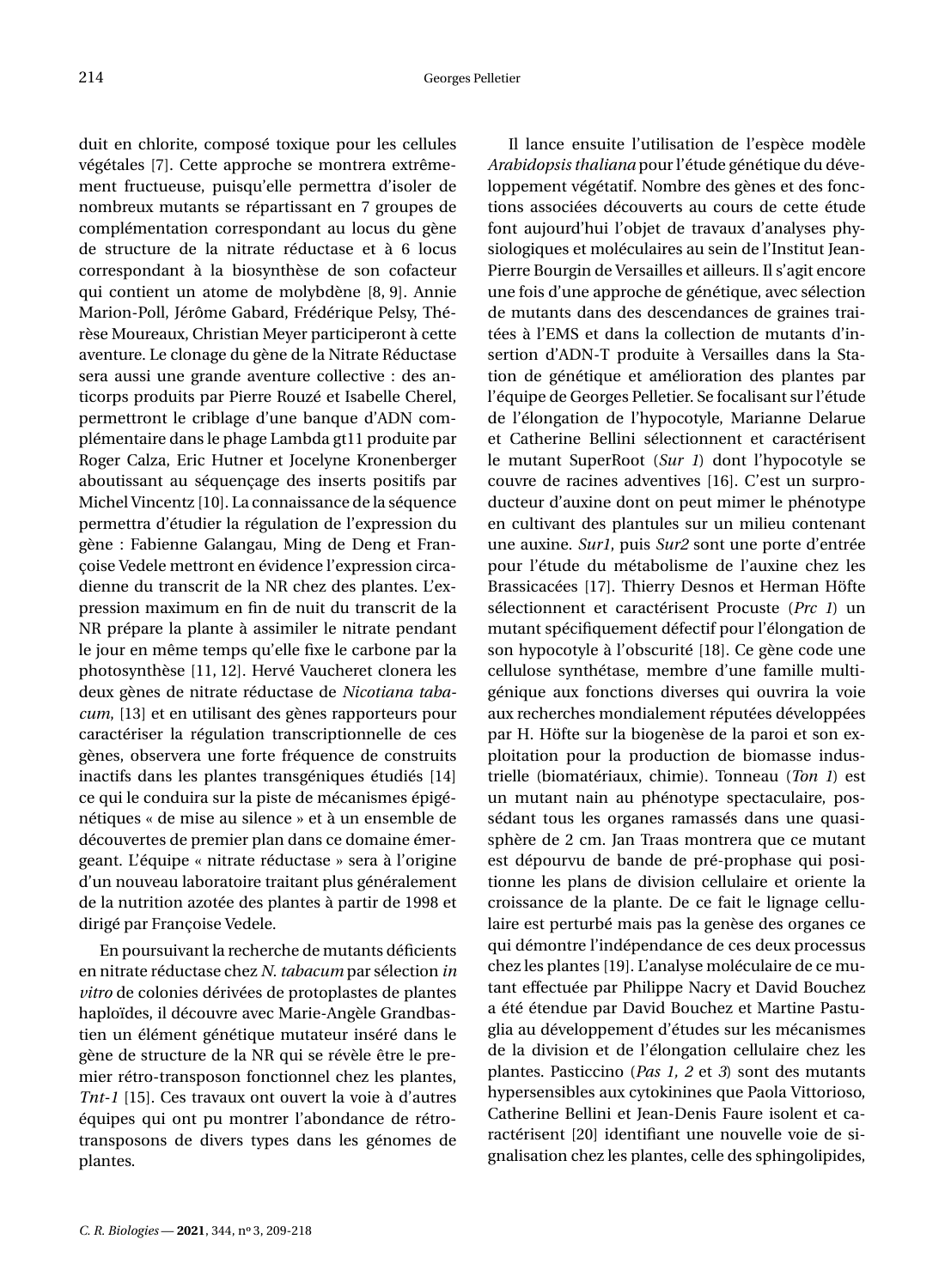intervenant dans le transport de l'auxine et la morphogénèse. Argonaute (*Ago 1*), le plus connu des mutants identifiés chez *A. thaliana* à Versailles qui doit son nom à une ressemblance avec une petite pieuvre nommée argonaute, sans aucun rapport avec la mythologie grecque, sera cloné par David Bouchez [\[21\]](#page-9-12) et redécouvert par Hervé Vaucheret comme mutant affecté dans les mécanismes de mise au silence : la protéine est la RNAse qui détruit les transcrits cibles des petits ARN vecteurs du la mise au silence [\[22\]](#page-9-13).

Michel Caboche développe en même temps un programme d'étude du génome d'*A. thaliana*. En 1993, un Groupement de recherche réunissant sept laboratoires (Michel Caboche Versailles; Jérôme Giraudat Gif sur Yvette, Claude Gigot Strasbourg, Régis Mache Grenoble, Michel Delseny Perpignan, Jean-Louis Charpenteau, Toulouse, Bernard Lescure Toulouse) publie le premier inventaire d'étiquettes de séquences transcrites (EST) d'une espèce végétale [\[23\]](#page-9-14). En collaboration avec l'équipe de Daniel Cohen du Centre d'Etude de Polymorphisme Humain, une banque de longs fragments d'ADN dans des chromosomes artificiels de levure (YAC) est constituée à partir d'ADN d'*A. thaliana* de très haut poids moléculaire isolé de protoplastes [\[24\]](#page-9-15). David Bouchez coordonnera l'ordonnancement des inserts de cette banque pour aboutir à la carte physique du chromosome 3, préalable à son séquençage [\[25\]](#page-9-16). Ce travail de cartographie a eu une répercussion internationale et David Bouchez coordonnera aussi la cartographie du chromosome 2 avec Howard Goodman et du Chromosome 4 avec Caroline Dean.

En 1995, Michel Caboche crée le laboratoire de Biologie des semences qu'il dirigera jusqu'en 2004, lui fixant l'objectif d'étudier les mécanismes de développement et de remplissage de la graine ainsi que les processus de dormance et de germination. Il s'agit d'identifier les gènes impliqués dans le contrôle de ces processus. Un grand nombre de mutants seront sélectionnés à partir de la collection de mutants d'insertion ADN-T de la Station de génétique donnant accès à divers gènes d'intérêt comme les gènes *Acétyl CoA carboxylase* (*ACC*1 alias *Gurke* et *Pas* 3), et *Diacylglycerol-acyltransférase* (*TAG*1) impliqués dans la synthèse et l'accumulation des réserves lipidiques, le gène *Glucosidase*1 essentiel à la modification post traductionnelle des protéines de réserve, les gènes « *Transparent testa* » (*TT*2, *TT*8, *TT*10, *TT*16) qui régulent la voie de biosynthèse des flavonoïdes, métabolites jouant un rôle essentiel dans la qualité des produits végétaux (antioxydants, tannins, pigments, etc.). Ces gènes caractérisés par Loïc Lepiniec, Nathalie Nesi et Isabelle Debeaujon amorceront l'étude systématique des facteurs de transcription exprimés dans la graine et des réseaux de régulation de ces facteurs [\[26,](#page-9-17) [27\]](#page-9-18) poursuivie encore aujourd'hui par l'équipe de Loïc Lepiniec.

Après une année sabbatique au Japon dans le laboratoire de D. Kendrick à l'institut RIKEN de Wako, (de Septembre 1996 à Juillet 1997) où il étudie les voies de biosynthèse des brassinostéroïdes et des gibbérellines, il crée l'Unité de Recherche en Génomique Végétale INRA-CNRS-Université d'Evry, (URGV) qu'il va diriger jusqu'au 1er Janvier 2008, et participe à la lourde tâche de la mise en place de 1999 à 2002 du programme Génoplante, une initiative originale de partenariat public/privé pour le développement de la génomique végétale, émergente à l'époque. Deux types de programmes y seront menés : un programme « technologique » incluant les travaux menés sur les espèces modèles *A. thaliana* et riz et le développement d'outils de génomique en particulier bio-informatiques, complétés par un programme « espèces de grande culture » sur le maïs, le blé, le pois, le colza et le tournesol. Génoplante fut le plus important programme de génomique végétale d'Europe et un modèle sur lequel des programmes nationaux en Allemagne et en Espagne furent créés, donnant une envergure européenne à la génomique végétale. Génoplante a donné à la communauté française une visibilité qui allait au-delà de l'Europe, notamment aux USA et au Japon, ses représentants (Michel Caboche, Jean Christophe Glaszmann et Michel Delseny) étant invités à donner des conférences plénières au congrès annuel « Plant and Animal Genomes » et à participer au comité de pilotage de la NSF pour la génomique d'*A. thaliana*.

L'URGV s'est implantée dans l'environnement favorable de la Génopole d'Evry, animée par Pierre Tambourin. Le dynamisme de l'URGV a fortement contribué au développement de la génomique végétale en France. Grâce au recrutement de scientifiques capables d'innover dans ce domaine, de nombreux projets ont pu être réalisés dans différents domaines : le développement de bases de données consultables comme celle de l'annotation structurelle et fonctionnelle du génome d'*Arabidopsis* [\[28\]](#page-9-19) s'appuyant sur une équipe de bio-informaticiens dirigés par Alain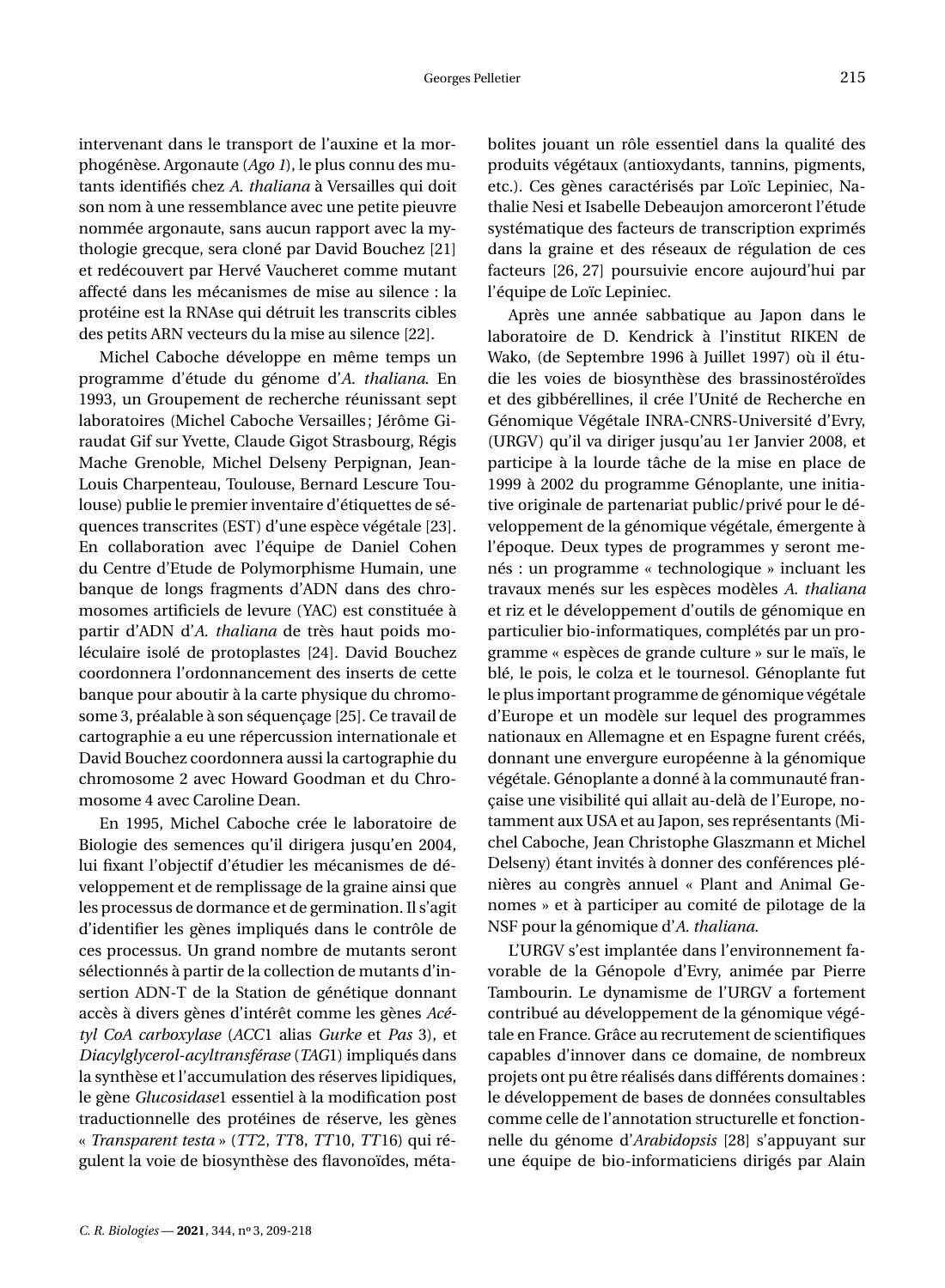Lecharny; le transcriptome avec Jean-Pierre Renou pour l'inventaire des patrons d'expression des gènes dans les différents tissus d' *A. thaliana* par la création et l'utilisation d'une puce à ADN (CATMA) portant des étiquettes de séquences spécifiques de ses gènes [\[29\]](#page-9-20); la caractérisation de 40 000 sites d'insertion de l'ADN-T, permettant la sélection et l'étude des mutants par génétique inverse, dans la collection de mutants de Versailles avec Loïc Lepiniec, Bertrand Dubreucq et Sandrine Balzergue [\[30\]](#page-9-21); la construction avec Boulos Chalhoub de banques BAC des chromosomes du blé [\[31\]](#page-9-22), du colza, de la vigne avec Anne-Françoise Adam-Blondon [\[32\]](#page-9-23) et du peuplier, base du séquençage ultérieur de ces génomes; le clonage et l'étude avec Abdelhafid Bendahmane en collaboration avec d'autres équipes INRA, de gènes d'intérêt agronomique (gène de résistance aux pucerons et gène de résistance aux carmovirus chez le melon, de résistance aux potyvirus chez le poivron), le gène *Rfo* de restauration de la fertilité mâle des génotypes de radis porteurs du cytoplasme (mitochondries) dit « Ogura » du nom de son découvreur en 1968. L'URGV a contribué au programme de séquençage et d'annotation du génome de la vigne en collaboration avec Jean Weissenbach au Génoscope [\[33\]](#page-9-24) et au développement de la méthode de TILLING (identification dans une population d'une mutation dans une séquence donnée) pour l'analyse fonctionnelle des gènes du pois, de la tomate et du melon [\[34,](#page-10-0) [35\]](#page-10-1). Ces travaux pionniers ont largement participé à la diffusion des outils et approches de génomique dans les laboratoires français de génétique et d'amélioration des espèces cultivées.

Michel Caboche était membre de l'European Molecular Biology Organization (EMBO), de l'Academia Europaea et de l'Académie des sciences. Il avait participé à des conseils scientifiques de divers Instituts (Max Planck Institut Köln, Comité National du CNRS, INRA, Ecole Normale Supérieure Paris, Agropolis Montpellier, AgroParisTech) de comités d'évaluation de programmes de génomique (Agence Nationale de la Recherche, Génoplante, GABI programme allemand de génomique végétale, le Fonds national suisse de la recherche scientifique), et avait été représentant français pour l'élaboration et la conduite des projets de la « Plant Technology Platform », de « l'Eranet on plant genomics » et du panel de sélection des Starting grants de l'European Research Council.

Michel Caboche aura été un précurseur et un catalyseur des recherches en génétique et physiologie végétale en France. Il aura bénéficié d'une époque où les moyens soutenant la biologie moléculaire végétale « autorisaient, voire favorisaient » la liberté et la diversité d'orientation qui a caractérisé ses recherches. Animé tout au long de sa carrière scientifique par la persistance d'une curiosité qu'il conservait depuis l'enfance, il mit ses capacités de persuasion et d'entraînement (tant de ses collaborateurs que des instances dirigeantes) au service de projets innovants et ambitieux. Il s'est investi de manière décisive dans la structuration nationale et internationale de la recherche sur le végétal. Proche de ses collaborateurs, modeste, avec le souci de faire partager son enthousiasme aux jeunes générations, il était également imprégné du sens du devoir au service de son pays et de la science. La recherche dans les domaines les plus féconds de la biologie végétale est aujourd'hui marquée par son esprit visionnaire et son action. Affaibli depuis plusieurs années par une terrible maladie, il est décédé le 15 mars 2021.

### **References**

- <span id="page-8-0"></span>[1] M. Caboche, J. P. Bachellerie, "RNA methylation and control of eukaryotic RNA biosynthesis. Effects of cycloleucine, a specific inhibitor of methylation, on ribosomal RNA maturation", *Eur. J. Biochem.* **74** (1977), p. 19-29.
- <span id="page-8-1"></span>[2] M. Caboche, "Nutritional requirements of protoplast-derived haploid tobacco cells grown at low cell densities in liquid medium", *Planta* **149** (1980), p. 7-18.
- <span id="page-8-2"></span>[3] M. Caboche, K. G. Lark, "Preferential replication of repeated DNA sequences in nuclei isolated from soybean cells grown in suspension cultures", *Proc. Natl. Acad. Sci. USA* **78** (1981), p. 1731-1735.
- <span id="page-8-3"></span>[4] P. Rouzé, A. Deshayes, M. Caboche, "Use of liposomes for the transfer of nucleic acids: optimization of the method for tobacco mesophyll protoplasts with TMV RNA", *Plant Sci. Lett.* **31** (1983), p. 55-64.
- <span id="page-8-4"></span>[5] A. Deshayes, L. Herrera-Estrella, M. Caboche, "Liposomemediated transformation of tobacco mesophyll protoplasts by an *Escherichia coli* plasmid", *EMBO J.* **4** (1985), p. 2731- 2737.
- <span id="page-8-5"></span>[6] A. Marion-Poll, M. Caboche, "Relationship between auxin and amino acid metabolism of tobacco protoplast-derived cells", *Plant Physiol.* **75** (1984), p. 1048-1053.
- <span id="page-8-6"></span>[7] R. Grafe, A. Marion-Poll, M. Caboche, "Improved in vitro selection of nitrate reductase deficient mutants", *Theor. Appl. Genet.* **73** (1986), p. 299-305.
- <span id="page-8-7"></span>[8] J. Gabard, A. Marion-Poll, I. Chérel, C. Meyer, A. J. Muller, M. Caboche, "Isolation and characterization of *Nicotiana*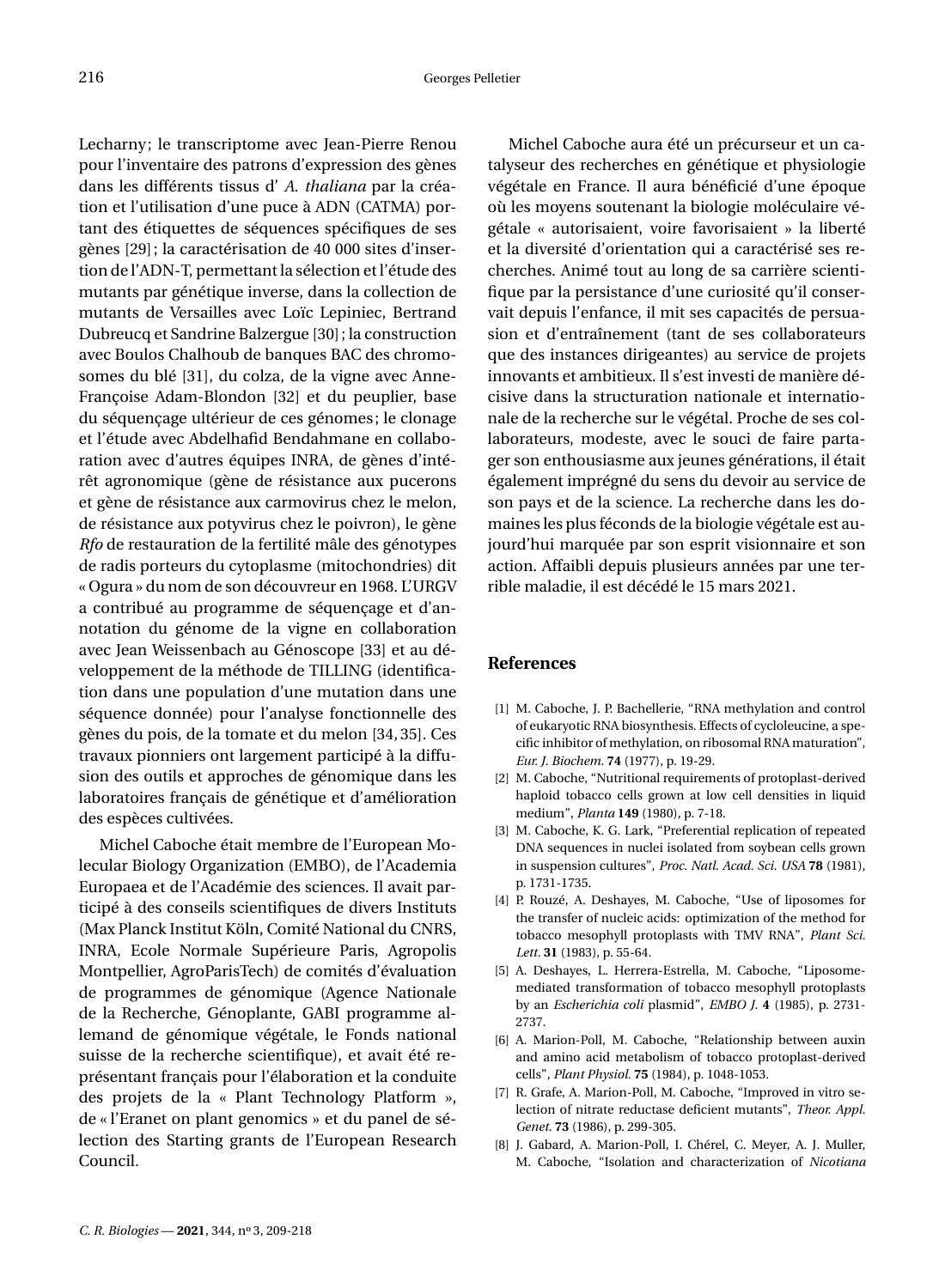*plumbaginifolia* nitrate reductase deficient mutants: genetic and biochemical analysis of the Nia complementation group", *Mol. Gen. Genet.* **209** (1987), p. 596-606.

- <span id="page-9-0"></span>[9] J. Gabard, F. Pelsy, A. Marion-Poll, M. Caboche, I. Saalbach, R. Grafe, A. Muller, "Genetic analysis of nitrate reductase deficient mutants of *Nicotiana plumbaginifolia*: Evidence for six complementation groups among 70 classified molybdenum cofactor deficient mutants", *Mol. Gen. Genet.* **213** (1988), p. 206-213.
- <span id="page-9-1"></span>[10] R. Calza, E. Huttner, M. Vincentz, P. Rouzé, F. Galangau, H. Vaucheret, I. Chérel, C. Meyer, J. Kronenberger, M. Caboche, "Cloning of DNA fragments complementary to tobacco nitrate reductase mRNA and encoding epitopes common to the nitrate reductases from higher plants", *Mol. Gen. Genet.* **209** (1987), p. 552-562.
- <span id="page-9-2"></span>[11] F. Galangau, F. Daniel-Vedele, T. Moureaux, M. F. Dorbe, M. T. Leydecker, M. Caboche, "Expression of the nitrate reductase genes from tomato and tobacco in relation to light-dark regimes and the nitrate supply", *Plant Physiol.* **88** (1988), p. 383-388.
- <span id="page-9-3"></span>[12] M. Deng, T. Moureaux, M. T. Leydecker, M. Caboche, "Nitrate reductase expression is under the control of a circadian rythm and is light inducible in *Nicotiana tabacum* leaves", *Planta* **180** (1990), p. 257-261.
- <span id="page-9-4"></span>[13] H. Vaucheret, J. Kronenberger, P. Rouzé, M. Caboche, "Complete nucleotide sequence of the two homeologous tobacco nitrate reductase genes", *Plant Mol. Biol.* **12** (1989), p. 597- 600.
- <span id="page-9-5"></span>[14] H. Vaucheret, A. Marion-Poll, C. Meyer, J. D. Faure, E. Marin, M. Caboche, "Interest in and limits to the utilization of reporter genes for the analysis of transcriptional regulation of nitrate reductase", *Mol. Gen. Genet.* **235** (1992), p. 259- 268.
- <span id="page-9-6"></span>[15] M. A. Grandbastien, A. Spielmann, M. Caboche, "Tnt1, a mobile retroviral-like transposable element of tobacco isolated via plant cell genetics", *Nature* **337** (1989), p. 376-380.
- <span id="page-9-7"></span>[16] W. Boerjan, M. T. Cervera, M. Delarue, T. Beeckman, W. Dewitte, C. Bellini, M. Caboche, H. V. Onckelen, M. V. Montagu, I. D., "Superroot, a recessive mutation in *Arabidopsis*, confers auxin overproduction", *Plant Cell* **7** (1995), no. 9, p. 1405- 1419.
- <span id="page-9-8"></span>[17] M. Seo, S. Akaba, T. Oritani, M. Delarue, C. Bellini, M. Caboche, T. Koshiba, "Higher activity of an aldehyde oxidase in the auxin overproducing *superroot1* mutant of *Arabidopsis thaliana*", *Plant Physiol.* **116** (1998), p. 687-693.
- <span id="page-9-9"></span>[18] T. Desnos, V. Orbovic, C. Bellini, J. Kronenberger, M. Caboche, J. Traas, H. Höfte, "Procuste 1 mutants identify two distinct genetic pathways controlling hypocotyl cell elongation, respectively in dark-and light-grown *Arabidopsis* seedlings", *Development* **122** (1996), p. 683-693.
- <span id="page-9-10"></span>[19] J. Traas, C. Bellini, P. Nacry, J. Kronenberger, D. Bouchez, M. Caboche, "Normal differentiation patterns in plants lacking microtubular preprophase bands", *Nature* **375** (1995), p. 676-677.
- <span id="page-9-11"></span>[20] J. D. Faure, P. Vittorioso, V. Santoni, V. Fraisier, E. Prinsen, I. Barlier, H. V. Onckelen, M. Caboche, C. Bellini, "The *PAS-TICCINO* genes of *Arabidopsis thaliana* are involved in the control of cell division and differentiation", *Development* **125** (1998), p. 909-918.
- <span id="page-9-12"></span>[21] K. Bohmert, I. Camus, C. Bellini, D. Bouchez, M. Caboche, C. Benning, "AGO1 defines a novel locus of Arabidopsis controlling leaf development", *EMBO J.* **17** (1998), no. 1, p. 170- 180.
- <span id="page-9-13"></span>[22] M. Fagard, S. Boutet, J. Morel, C. Bellini, H. Vaucheret, "AGO1, QDE-2, and RDE-1 are related proteins required for posttranscriptional gene silencing in plants, quelling in fungi, and RNA interference in animals", *Proc. Natl. Acad. Sci. USA* **97** (2000), p. 11650-11654.
- <span id="page-9-14"></span>[23] H. Höfte, T. Desprez, J. Amselem, H. Chiapello, P. Rouzé, M. Caboche, A. Moisan, M. F. Jourjon, J. L. Charpenteau, P. Berthomieu, "An inventory of 1152 expressed sequence tags obtained by partial sequencing of cDNAs from *Arabidopsis thaliana*", *Plant J.* **4** (1993), p. 1051-1061.
- <span id="page-9-15"></span>[24] F. Creusot, E. Fouilloux, M. Dron, J. Lafleuriel, G. Picard, A. Billaut, D. Le Paslier, D. Cohen, M.-E. Chabouté, A. Durr, J. Fleck, C. Gigot, C. Camilleri, C. Bellini, M. Caboche, D. Bouchez, "The CIC library: a large insert YAC library for genome mapping in Arabidopsis thaliana", *Plant J.* **8** (1995), no. 5, p. 763- 770.
- <span id="page-9-16"></span>[25] C. Camilleri, J. Lafleuriel, C. Macadré, F. Varoquaux, Y. Parmentier, G. Picard, M. Caboche, D. Bouchez, "A YAC contig map of *Arabidopsis thaliana* chromosome 3", *Plant J.* **14** (1998), no. 5, p. 633-642.
- <span id="page-9-17"></span>[26] L. Lepiniec, I. Debeaujon, J. M. Routaboul, A. Baudry, L. Pourcel, N. Nesi, M. Caboche, "Genetics and biochemistry of seed flavonoids", *Annu. Rev. Plant Biol.* **57** (2006), p. 405-430.
- <span id="page-9-18"></span>[27] M. Santos-Mendoza, B. Dubreucq, S. Baud, F. Parcy, M. Caboche, L. Lepiniec, "Deciphering gene regulatory networks that control seed development and maturation in Arabidopsis", *Plant J.* **54** (2008), p. 608-620.
- <span id="page-9-19"></span>[28] S. Aubourg, V. Brunaud, C. Bruyère, M. Cock, R. Cooke, A. Cottet, A. Couloux, P. Déhais, G. Deléage, A. Duclert, "GeneFarm, structural and functional annotation of Arabidopsis gene and protein families by a network of experts", *Nucleic Acids Res.* **33** (2005), no. Database issue, p. D641-D646.
- <span id="page-9-20"></span>[29] S. Aubourg, M. L. Martin-Magniette, V. Brunaud, L. Taconnat, F. Bitton, S. Balzergue, P. Jullien, M. Ingouff, V. Thareau, T. Schiex, A. Lecharny, J.-P. Renou, "Analysis of CATMA transcriptome data identifies hundreds of novel functional genes and improves gene models in the Arabidopsis genome", *BMC Genom.* **8** (2007), article no. 401.
- <span id="page-9-21"></span>[30] S. Balzergue, B. Dubreucq, S. Chauvin, I. Le Clainche, F. Le Boulaire, R. de Rose, F. Samson, V. Biaudet, A. Lecharny, C. Cruaud, J. Weissenbach, M. Caboche, L. Lepiniec, "Improved PCR-walking for large scale isolation of plant T-DNA borders", *BioTechniques* **30** (2001), p. 496-498.
- <span id="page-9-22"></span>[31] E. Isidore, B. Scherrer, A. Bellec, K. Budin, P. Faivre Rampant, R. Waugh, B. Keller, M. Caboche, C. Feuillet, B. Chalhoub, "Direct targeting and rapid isolation of BAC clones spanning a defined chromosome region", *Funct. Integr. Genom.* **2** (2004), p. 97-103.
- <span id="page-9-23"></span>[32] A. F. Adam-Blondon, A. Bernole, G. Faes, D. Lamoureux, S. Pateyron, M. S. Grando, M. Caboche, R. Velasco, B. Chalhoub, "Construction and characterization of BAC libraries from major grapevine cultivars", *Theor. Appl. Genet.* **110** (2005), no. 8, p. 1363-1371.
- <span id="page-9-24"></span>[33] O. Jaillon, J.-M. Aury, B. Noel, A. Policriti, C. Clepet, A. Cassagrande, N. Choisne, S. Aubourg, N. Vitulo, C. Jubin, "The